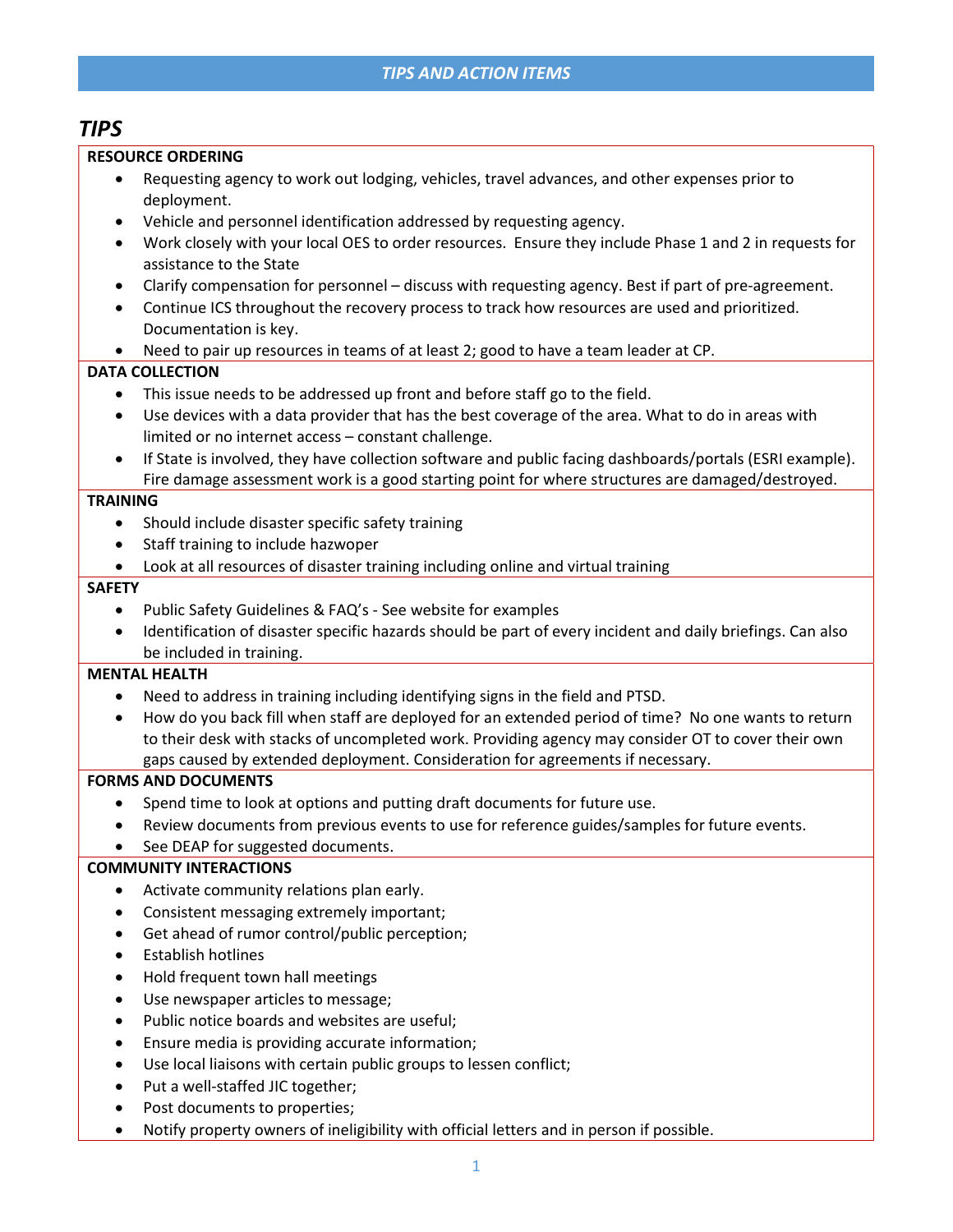## TIPS AND ACTION ITEMS

- Assemble Public Information Packets including:
	- o Forms & Instructions (ROE's)
	- o Advisory Notices
	- o Emergency Guidance/FAQ's
	- o Contacts
	- o Public Health Declarations

#### DEBRIS REMOVAL

- Things to consider in planning phase:
	- o "Debris removal" definition;
	- $\circ$  Description of what is covered in the removal plan and what is NOT covered;
	- o Deadlines that would disqualify a property;
	- o Include a disclaimer that damages may occur during cleanup;
	- o Property information/possible access issues
	- o Potential hazards (swimming pools, wells, septic tanks);
	- o Who is authorized to sign;
	- $\circ$  Concrete, foundations, retaining walls, driveways should be discussed regarding debris removal;
	- o How to address burned garbage that does not qualify for debris removal;
	- o How to deal with illegal dumping (may halt debris removal operations);
	- $\circ$  How to address properties that did not qualify for the debris removal program such as commercial property;
- Include County Counsel when updating;
- Deploy a rapid response team with experienced staff as soon as safely possible (this could be through CAEHA);
- Identity landfills that will accept the type of debris being removed and what routes to take;
- Develop a scalable local level cleanup program with training;
- Ensure there is regulatory oversight for local contractors doing self clean-up;
- Should standardized statewide cleanup standards be developed?
	- o Soil level standards (mostly metals)
	- o Asbestos testing and management
	- o Dust management
- Burned Vehicles DMV Junk Slips from Code Enforcement, Sherriff's office or CHP can expedite;
- Educate locals on what Waste Management will and will not collect
- Missing ROE's (tracking down homeowners a challenge)
	- o Facebook Pages
	- o Talk to Neighbors
	- o Ask FEMA
- LEA waivers/RWQCB waivers and permits
- Insurance collection processes
- Access management (e.g., temporary bridges, undamaged properties travel)

#### WATER ISSUES

- Address as appropriate: Runoff and concern of contamination into storm drains, drinking water sources, other bodies of water and habitat concerns
- Evaluate burned pipes and leaching causing contamination of drinking water system and sinkholes